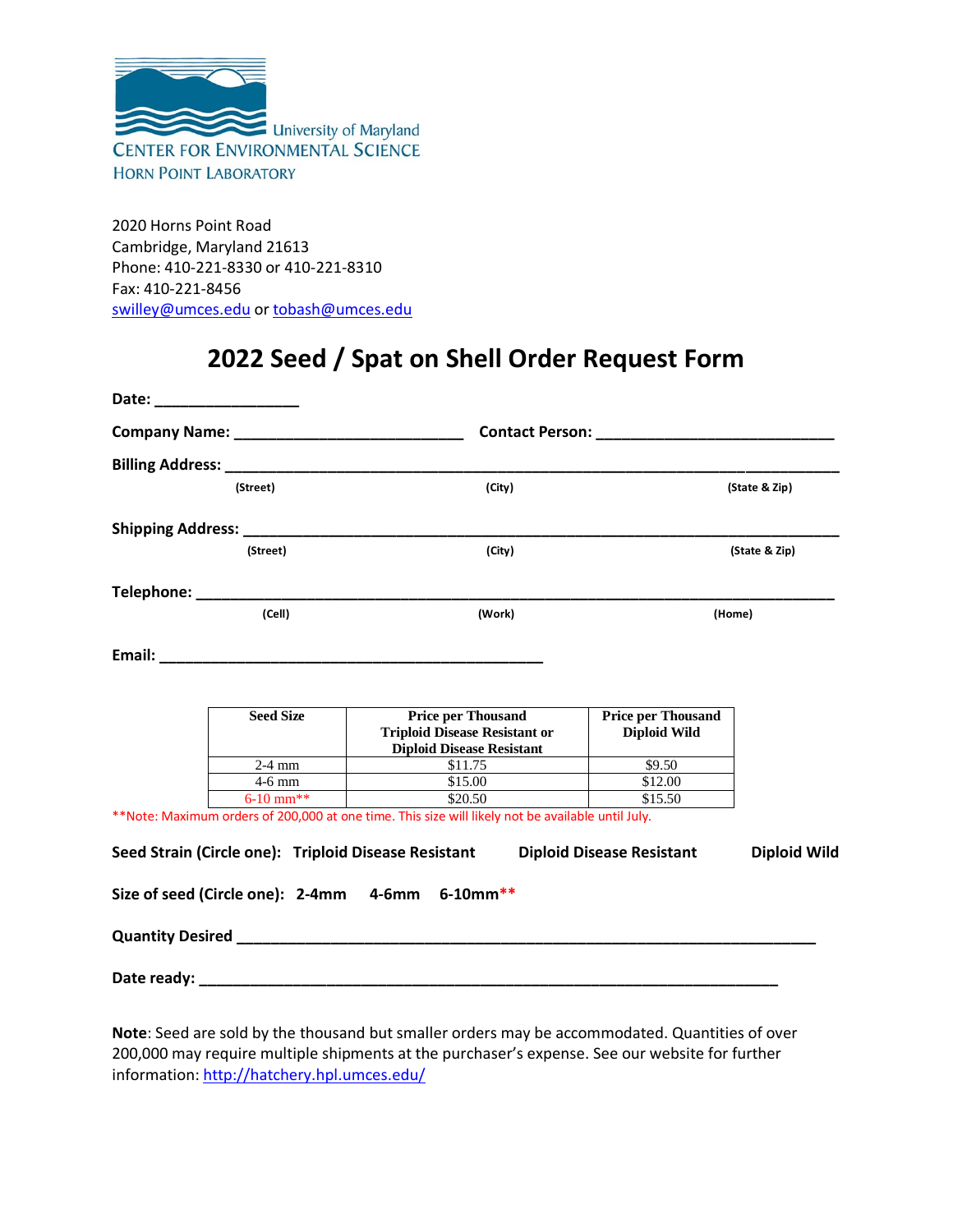| <b>Price per Bag</b><br><b>Triploid Disease Resistant or</b><br><b>Diploid Disease Resistant</b> | Price per Bag<br><b>Diploid Wild</b> |  |  |
|--------------------------------------------------------------------------------------------------|--------------------------------------|--|--|
| \$30.00                                                                                          | \$20.00                              |  |  |

**\*Note: Bag counts typically range from 1,000 to 3,000 spat on shell, count is not guaranteed** 

**Spat on Shell Strain (Circle one): Triploid Disease Resistant Diploid Disease Resistant Diploid Wild**

**Quantity of bags desired \_\_\_\_\_\_\_\_\_\_\_\_\_\_\_\_\_\_\_\_\_\_\_\_\_\_\_\_\_\_\_\_\_\_\_\_\_\_\_\_\_\_\_\_\_\_\_\_\_\_\_\_\_\_\_\_\_\_\_\_\_\_\_**

**Date ready: \_\_\_\_\_\_\_\_\_\_\_\_\_\_\_\_\_\_\_\_\_\_\_\_\_\_\_\_\_\_\_\_\_\_\_\_\_\_\_\_\_\_\_\_\_\_\_\_\_\_\_\_\_\_\_\_\_\_\_\_\_\_\_\_\_\_\_\_\_\_\_**

**Note**: Spat on shell are sold by the thousand but smaller orders may be accommodated. We do not recommend shipping spat on shell.

Terms and conditions:

- Triploid larvae may not be in production after June 1, therefore Triploid seed smaller than 3- 5mm may not be available after June 1.
- A 50 % **non-refundable deposit** is required when your order request is approved to be valid.
- All orders are custom produced, the time it will take for orders to be ready will vary.
- All orders must be PAID IN FULL before product will be released.
- **Payments can be made to UMCES HPL by check, money order, or credit card. Cash WILL NOT be accepted.**
- Personal checks will not be accepted for orders over \$500.00 without prior approval. Amounts over \$500.00 will require a certified check or money order.
- For Pickup orders Orders must be picked up within 7 days of notification that order is ready, product availability is not guaranteed and may be subject to a price increase after 7 days.
- Orders for Delivery Shipping must be scheduled within 7 business days with delivery date within 10 business days. Failure to schedule/receive shipment within this time frame could result in an increase in price and product availability is not guaranteed. Shipments are not made on Fridays or weekends. There are 2 shipping options; 1. You pay estimated shipping and handling costs before product is shipped when you pay remainder of invoice, or 2. You obtain your own FedEx account number and are billed directly from FedEx. In some cases shipping and handling costs may be billed after product is shipped.
- Large orders may have to be shipped in multiple shipments and varying times.
- In the event that you are unable to accept seed or spat on shell in your requested time frame or in the event that you cancel your order, you will forfeit your deposit unless we are able to resell your order. In the event that the facility is unable to fulfill your order, you will be refunded your deposit. Please allow 6-8 weeks for check, and up to a week for credit card refunds to be processed.

**Please read the following Warranty Disclaimer; Damages:**

## **Warranty Disclaimer; Damages**

University of Maryland Center for Environmental Science (hereinafter UMCES), Oyster Recovery Partnership (hereinafter ORP), and Maryland Department of Natural Resources (hereinafter MDDNR) disclaims on behalf of itself, its subcontractors, suppliers and subsuppliers any and all